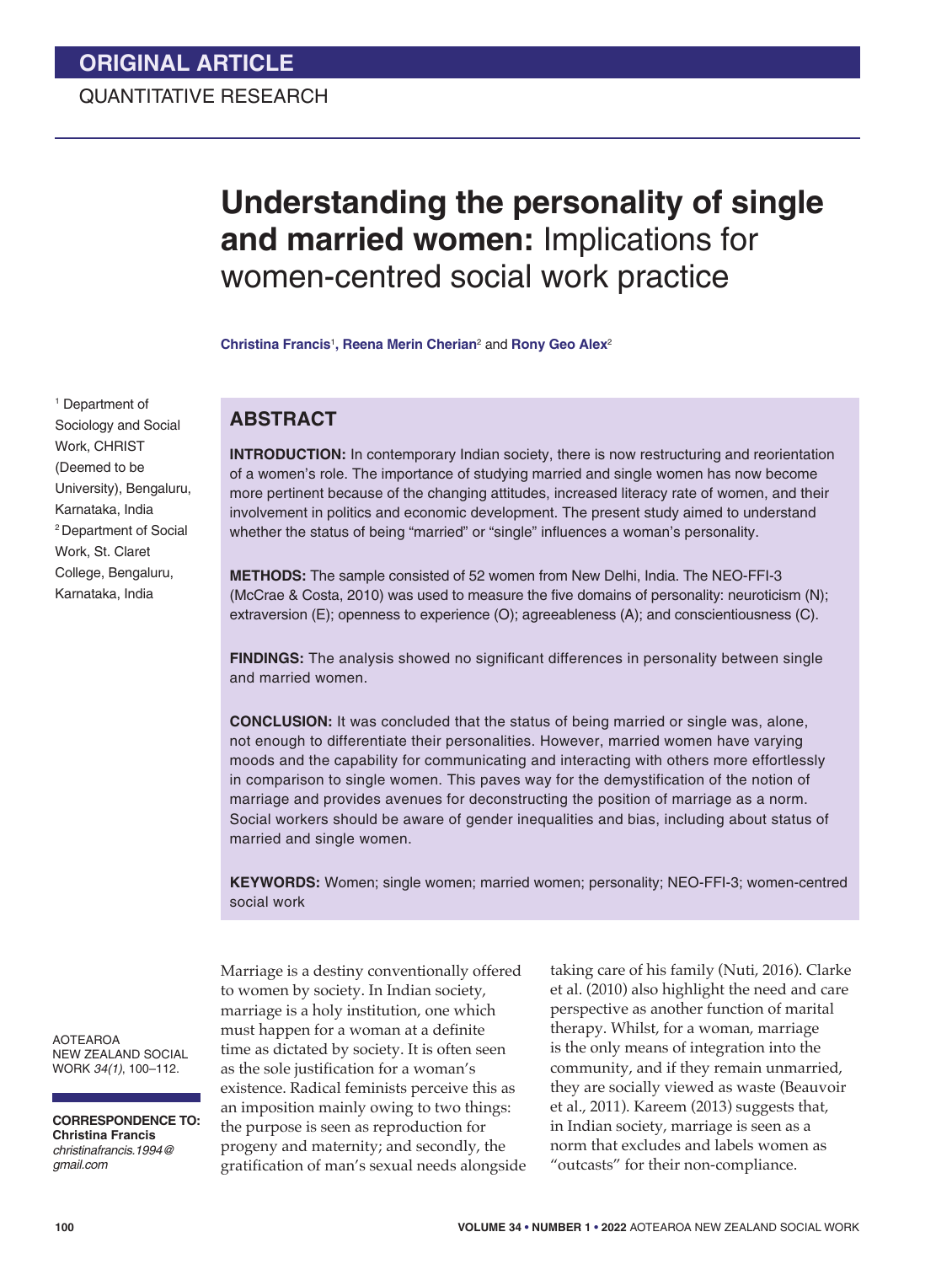Marriage is often used as a tool for women to be treated differently and deprived of their rights but also reminded of their duties. Idealisation and adherence to norms was an understood aspect of the marriage (Clarke et al., 2010). The gender disparity originating from popular socio-cultural beliefs also led to differential treatments and practices which are visible in today's society (Dahal et al., 2015). Traditionally, the status and the role of women in Indian society have been considered inferior to that of men, only married women were seen as complete beings. If a woman has not been married after passing a particular age, she is subjected to questions by her relatives and is looked down upon (Beauvoir et al., 2011). Remaining single is a choice that women can make in today's society and it is becoming a popular and accepted practice. Salve (2015) captures the sharp rise in the cases of single women in India claimed by Census of India 2011 which states that there is an increase of 39% in single women in India, the numbers rising from 51.2 million in 2001 to 71.4 million in 2011, according to census data. This could be viewed in the light of the resentment against the determinants stated in the above section. In this regard, Salve (2015) directly captures the issues of single women as well as married women through the narratives of both cohorts. The National Forum for Single Women's Rights (hereafter NFSWR) lists the context of prejudice and patriarchy to highlight the reasons for increased single-women-headed families over a period of time.

# **The shift**

Over the past few decades, there have been changes in laws, attitudes and norms affecting women's status, roles, and development in Indian society. As a result of these changes, married women have ventured ahead of the traditional role of wife or mother, and have sought employment and careers outside their homes. These practices are reflected in the economic and social development of the nation (Liddle & Joshi, 1989). Rapid social changes in married and

single women's careers and family roles are accompanied by a significant transition in their attitudes towards career and family. Researchers have highlighted that the complex relationships between a woman's objective roles and her subjective attitudes regarding these roles, affect her overall life satisfaction and sense of identity in society (Phillips & Imhoff, 1997).

### **The context of single women**

Matlin (2011) said that single women are more likely than married women to work outside their homes. Most single women decide to marry later or not to marry at all because they are career-oriented. These women often report that being single allows them flexible working hours and geographical mobility. In contrast, a married woman may find it difficult to handle work and her family life. According to Klemer (1954), differences between a group of single and a group of married women might be found in six general areas: personality; family life background; circumstances; interest; behaviour; and physical attractiveness. The significance of studying married and single women in contemporary times is more relevant than ever because of the shifting attitudes of society towards the same. Central among them is the changing value system with an increase in women's literacy, participation of women in politics, economy and popular movements. The study explores how/if the status of being married or single influences a woman's personality.

### **Review of literature**

Research studies on the themes of "single women", "married women", "marriage", "family living", "personality development", "career development", "gender roles", "life satisfaction", and "psychology of women" were reviewed using Boolean logic. Gilbert (2010) claimed that married women are less triumphant, more depressed, less healthy and more prone to die a brutal death than single women. Marriage is a good deal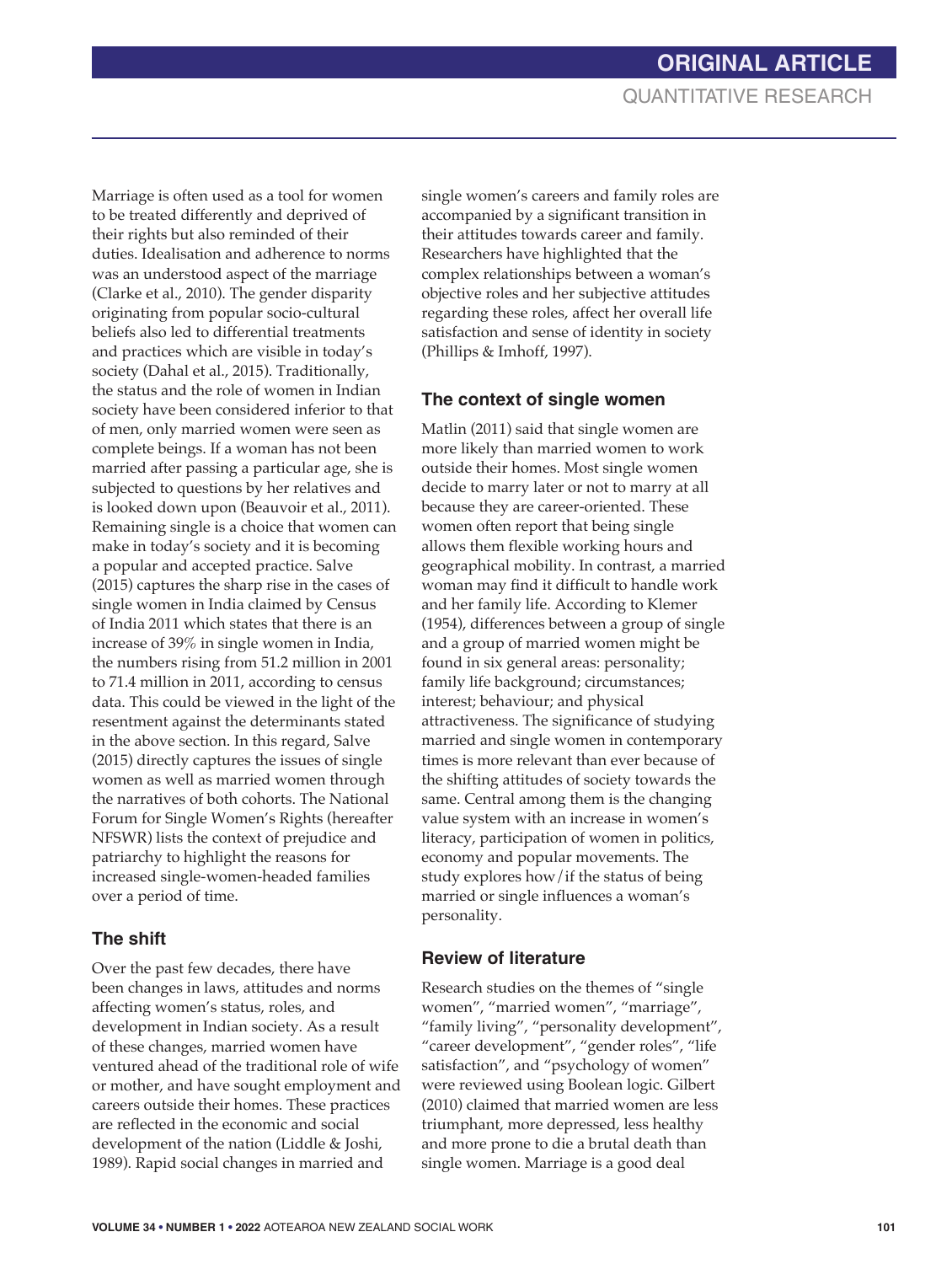# QUANTITATIVE RESEARCH

for men, but not so good for women. Men benefit physically and psychologically from marriage. She called this the "Marriage Benefit Imbalance". This term was first introduced by Bernard (1982). She argued that women were not valued for parenting and domestic responsibilities like men who work outside the home and that married men were happier and lived longer than single men while married women were less happy and lived shorter lives than single women.

A married woman has no time left for her hobbies or interests as her family depends on her. This is one of the main reasons why a married woman is seen as a liability at the workplace. But being single has its disadvantages. The availability of a willing sexual partner is a problem for single women. And the financial costs tend to be greater for those who live alone than those who share a household (Smith, 2013). Single women are also short of the emotional support that makes difficult decisions easy to accept (Bowerman, n.d.).

Married and single women differ in aspects of independence, money, free time and future (Bowerman, n.d.). A married woman can no longer live as an independent entity as her actions have to be considered from her partner's point of view whereas a single woman has to consider only her own interests in making decisions. Also, single women can spend their earnings as per their wishes without worrying about an annoyed partner. Being married is like a second job for a working woman as she also has to work at it for it to be successful. They also have to plan and raise the family. In contrast, single women seldom worry beyond their monthly expenses (DePaulo, 2019).

The Indian studies, on the contrary, focused on social, economic and political aspects of single and married women (Chacko, 2003; Nanda, 1992; Raj et al., 2010). There are also ample references for domestic violence and especially the research conducted during and since Covid-19 have captured the plight

of the marital status of women during lockdown highlighting structural violence and intimate partner violence (hereafter IPV). The factors concerning singlehood and psycho-social factors are not delineated in many studies.

#### **Method**

The study aimed to understand whether the status of being married or single influences a woman's personality. The study was descriptive in nature and was conducted with a sample of 52 participants, i.e., 26 single and 26 married women from New Delhi, India. In the study *married women* refers to those women who were married at least for five years, and *single women* refers to those women who had never married. Employed women belonging to the age group 32-42 years and who were married or single were included. Ethics approval was obtained from the Institutional Research Conduct and Ethics Committee (RCEC), CHRIST (Deemed to be University), Bengaluru. The identified participants were provided with an information sheet to tell them about the study, and informed consent was taken in writing. A socio-demographic questionnaire was used to collect the sociodemographic characteristics and NEO-FFI-3 (McCrae & Costa 2010), Form S, a 60-item version of the NEO-PI-3, was used to measure the five domains of personality: neuroticism (N); extraversion (E); openness to experience (O); agreeableness (A); and conscientiousness (C) in single and married women.

According to the *APA Dictionary of Psychology*, neuroticism is characterised by a chronic level of emotional instability and proneness to psychological distress. Extraversion is characterised by an orientation of one's interests and energies toward the outer world of people and things rather than the inner world of subjective experience. Openness to experience refers to the individual differences in the tendency to be open to new aesthetic, cultural, or intellectual experiences. Agreeableness refers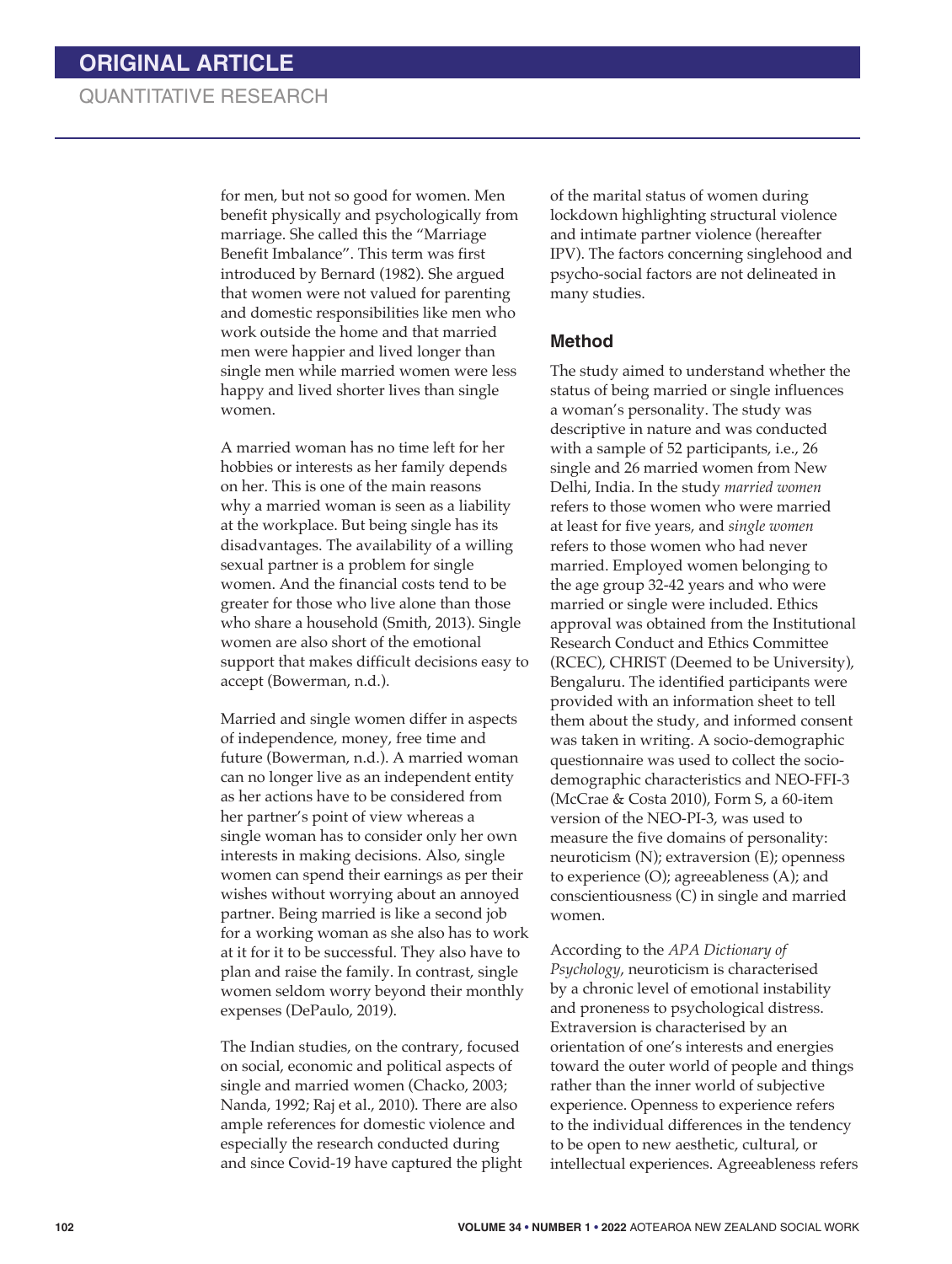to the propensity to act cooperatively and unselfishly. And conscientiousness refers to the tendency to be organised, responsible, and hardworking (*APA Dictionary of Psychology*, n.d.).

The NEO inventories are a standard measure of the five-factor model, which is believed to be the scientifically proven approach for conceptualising the differences between individuals. Each of these five domains is independent and distinctive from the others, and it helped to obtain a quick understanding of the basic attitudinal, emotional, experiential, interpersonal and motivational personality styles of these women.

Table 1 shows some of the domain-specific items in NEO-FFI-3 (McCrae & Costa, 2010) for the five domains.

Participants were asked to respond to the items by marking any one of the five response options: *strongly disagree, disagree, neutral, agree* and *strongly agree*. The participants' responses were scored to get the domain scores for N, E, O, A and C and means were calculated for the five domains. The t for independent samples was then calculated for each domain to ascertain domain differences between single and married women. The  $t_{cal}$  and  $t_{crit}$  were drawn graphically. The  $t_{cal}$  obtained were tested for their significance using a two-tailed test, at 0.01 and 0.05 levels of significance.

#### **Results**

Table 2 shows the socio-demographic characteristics of the participants. In the current study, the total sample consisted of 52 participants (26 single and 26 married).

| <b>Domain</b>          | <b>Items</b>                                                                                                                                                                                                                                                                                                            |
|------------------------|-------------------------------------------------------------------------------------------------------------------------------------------------------------------------------------------------------------------------------------------------------------------------------------------------------------------------|
| Neuroticism            | I am not a worrier.<br>1.<br>At times I have felt bitter and resentful.<br>6.<br>16. I rarely feel lonely or blue.<br>26. Sometimes I feel completely worthless.<br>56. At times I have been so ashamed I just wanted to hide.                                                                                          |
| Extraversion           | I like to have a lot of people around me.<br>2.<br>I laugh easily.<br>7.<br>12. I prefer jobs that let me work alone without being bothered by other people.<br>17. I really enjoy talking to people.<br>32. I often feel as if I'm bursting with energy.                                                               |
| Openness to Experience | I think it's interesting to learn and develop new hobbies.<br>8.<br>13. I am intrigued by the patterns I find in art and nature.<br>23. Poetry has little or no effect on me.<br>28. I would have difficulty just letting my mind wander without control or<br>quidance.<br>53. I have a lot of intellectual curiosity. |
| Agreeableness          | 19. If someone starts a fight, I'm ready to fight back.<br>34. I tend to assume the best about people.<br>39. Some people think of me as cold and calculating.<br>49. I generally try to be thoughtful and considerate.<br>54. If I don't like people, I let them know it.                                              |
| Conscientiousness      | I keep my belongings neat and clean.<br>5.<br>20. I try to perform all the tasks assigned to me conscientiously.<br>45. Sometimes I'm not as dependable or reliable as I should be.<br>50. I am a productive person who always gets the job done.<br>60. I strive for excellence in everything I do.                    |

*Table 1. Domain-specific Items in NEO-FFI-3*

Source: McCrae & Costa (2010).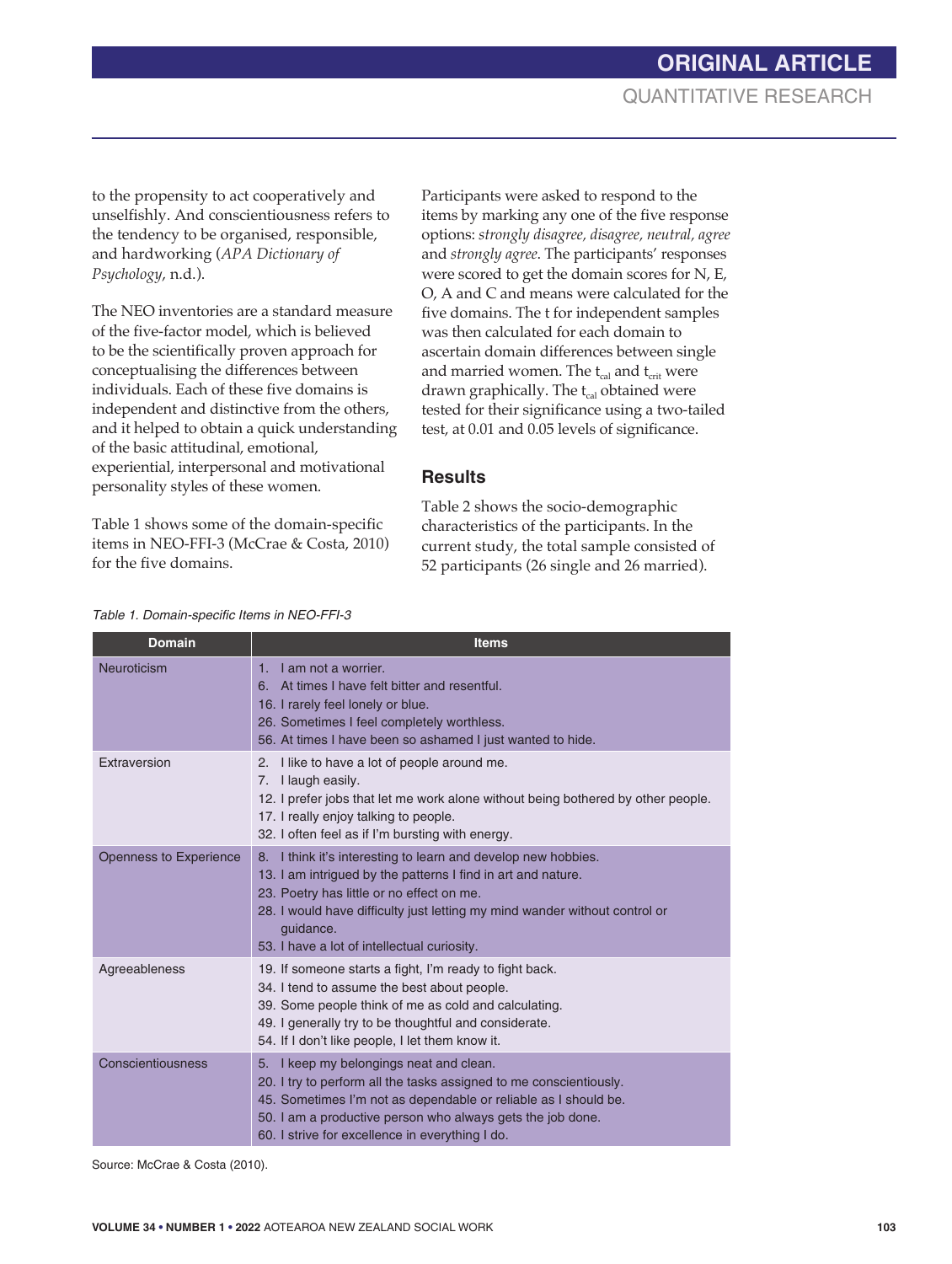Of these, 29 (55.76%) belonged to the age group 32-37 years, and 33 (44.23%) belonged to the age group 38-42 years.

The means were obtained for each domain for single and married women. The *t* for independent samples was then calculated for each domain to ascertain domain differences between single and married women. Table 3 shows the  $t_{cal}$  and  $t_{crit}$ that were drawn graphically. Also, the  $t_{cal}$ obtained was tested for their significance using a two-tailed test, at 0.01 and 0.05 levels of significance.

#### **Discussion**

#### *Neuroticism*

The most ubiquitous domain of personality scales contrasts emotional stability with neuroticism. The common tendency to experience negative effects such as fear, melancholy, embarrassment, rage, regret, and aversion is the foundation of the neuroticism domain. Women high in neuroticism are prone to have irrational thoughts, to be unable to manage their impulses and to have poor coping strategies for stress than others. But women who score low on neuroticism are seen to be emotionally stable. They are generally composed, even-tempered, at ease, and they know how to face stressful situations without becoming disturbed. Aggression, anxiousness, depression, lack of sympathy, recklessness, selfconsciousness and susceptibility are the facets of neuroticism.

According to Srivastava et al. (2003), diverse theories suggest different predictions about how the mean levels of different personality

traits alter in adulthood. The five-factor theory proposes the plaster hypothesis: The different personality traits stop altering by the age of 30. It was found that neuroticism declined among women but did not vary among men.

The mean obtained for this domain for single and married women were 26.808 and 27.346, respectively. The obtained *t* value was -0.305 at  $t_{crit}$  0.05 ( $\pm$ 2.009) and 0.01 ( $\pm$ 2.678). Since the t<sub>cal</sub> was not significant, it was concluded that both married and single women are not significantly different for neuroticism. But the means show that some differences do exist, which could be due to a variety of factors. Married women have obtained higher means than single women. It seems that married women are more likely to experience anxiousness, aggression, jealousy, guilt and depression. They might react inadequately to stressors and take everyday situations as intimidating. They may also experience feelings of shyness or self-consciousness. Therefore, significant results could have been obtained if the facet scores were also determined and analysed.

### *Extraversion*

Extraverts are sociable, but sociability is only one of the traits that encompass the domain of extraversion. Extraverts like people, prefer large gatherings and groups and are also confident, full of life and talkative. They desire excitement and inspiration and have a propensity to be cheerful. They are bubbly, active and hopeful. This domain of personality is strongly correlated with interest in innovative occupations. In this respect, introversion should be understood as the lack of extraversion rather than to

*Table 2. Socio-demographic Characteristics of the Participants*

| Age group (years)   | Single women frequency (%) | Married women frequency (%) | Total frequency (%) |
|---------------------|----------------------------|-----------------------------|---------------------|
| $32 - 37$           | 18 (69.23)                 | 11(42.30)                   | 29 (55.76)          |
| 38-42               | 8 (30.76)                  | 15 (57.69)                  | 23 (44.23)          |
| Total Frequency (%) | 26(100)                    | 26(100)                     | 52 (100)            |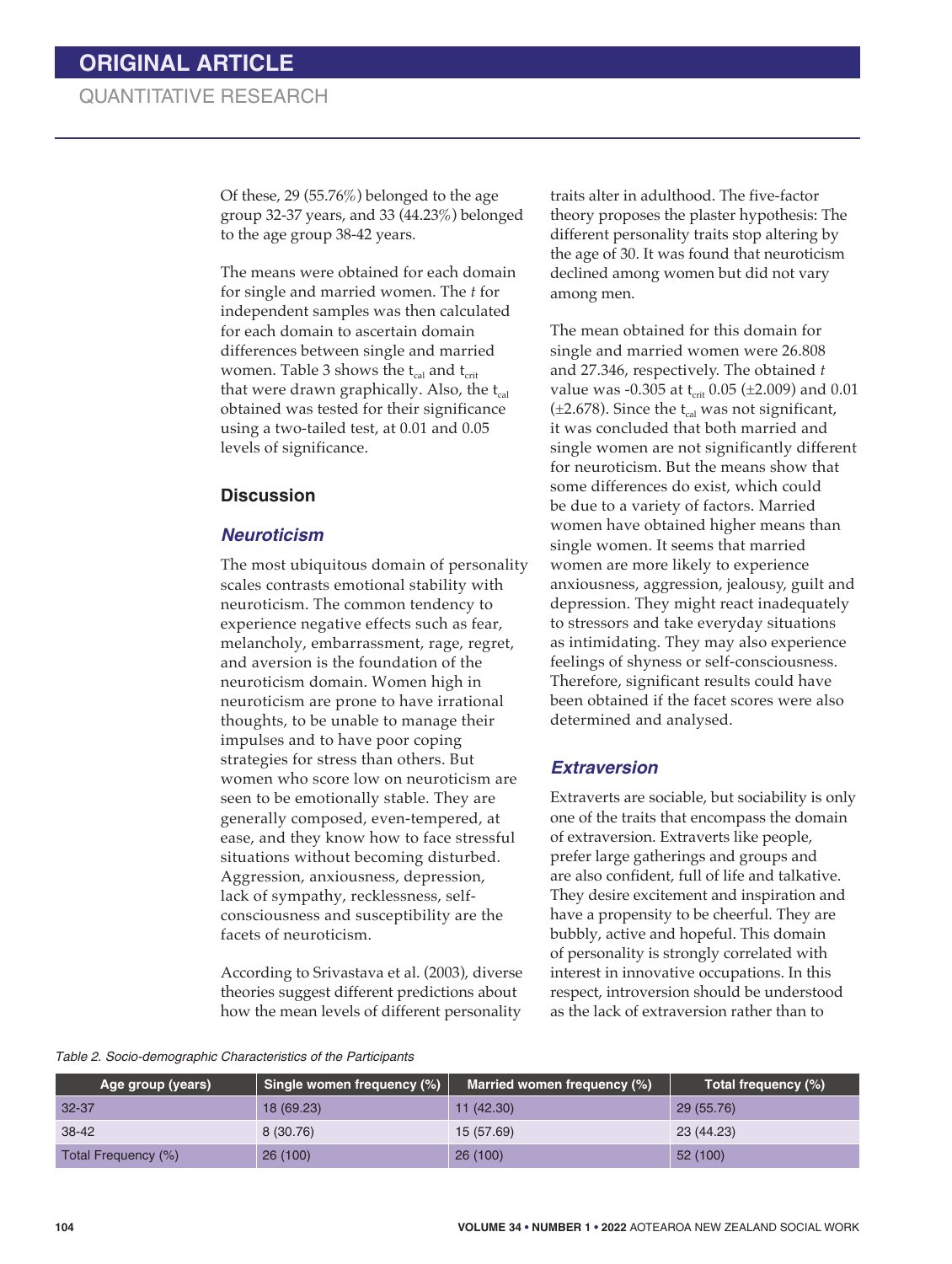| <b>Domains</b> | <b>Means</b>    |                  | $t_{cal}$ | $\mathbf{t}_{\text{crit}}$ |            | <b>Significance</b> |
|----------------|-----------------|------------------|-----------|----------------------------|------------|---------------------|
|                | Single<br>women | Married<br>women |           | $\alpha$ = 0.05            | $A = 0.01$ |                     |
| N              | 26,808          | 27.346           | $-0.305$  | ±2.009                     | ±2.678     | Not significant     |
| E              | 25,308          | 28.231           | $-1.917$  | ±2.009                     | ±2.678     | Not significant     |
| $\circ$        | 29.231          | 28.115           | 0.691     | ±2.009                     | ±2.678     | Not significant     |
| $\overline{A}$ | 28.115          | 28.923           | $-0.486$  | ±2.009                     | ±2.678     | Not significant     |
| $\mathsf{C}$   | 30.462          | 30.5             | $-0.017$  | ±2.009                     | ±2.678     | Not significant     |

*Table 3. Means, t<sub>cal</sub>, t<sub>crit</sub> and Values of df for Each Domain for the Participants* 

be its opposite. Hence, introverts are aloof rather than unfriendly, independent rather than followers and even-paced rather than lethargic. Introverts prefer to be alone. This does not necessarily mean that they experience social anxiety. Even if they are not high-spirited extraverts, introverts are not depressing or gloomy. The facets of extraversion are warmth, gregariousness, assertiveness, activity, excitement-seeking and positive emotions.

According to Hosseinkhanzadeh and Taher (2013), extraversion, openness and conscientiousness had a significant negative correlation with life contentment, but agreement had a significant positive correlation with life contentment. The findings suggested that personality traits can explain 19% of the variation in life contentment. It was also found that the relations between income and education had no significant effect on life contentment. Life contentment is influenced by the relation between different factors, and one of them is personality traits.

The mean obtained for this domain, for single and married women were 25.308 and 28.231, respectively. The obtained t values were -1.917 at  $t_{crit}$  0.05 ( $\pm$ 2.009) and 0.01  $(\pm 2.678)$ . Since the t<sub>cal</sub> was not significant, it was concluded that both married and single women are not significantly different for extraversion. But the means show that some differences exist between the two groups. Married women have obtained higher means than single women on extraversion. It seems

that married women are more enthusiastic, talkative, assertive, and gregarious. They have a propensity to enjoy interactions with humans and enjoy social gatherings. They tend to be energised when around people. But there have been instances where both groups gave the same responses to some of the questionnaire items. For example, participants S9, S10, M9 and M10, disagreed on the item "I don't get much pleasure from chatting with people." Therefore, there exists a contradiction, which could have been understood with the facet scores of this domain.

#### *Openness to experience*

Openness is a significant dimension of personality but is less well known than neuroticism and extraversion. The different elements of openness, namely, active imagination, sense of aesthetics, emotional awareness, preference for variety, intellectual inquisitiveness and independence of making decisions have frequently played a part in different theories and measures of personality. However, their coherence into a single broad domain is not familiar. Open individuals are curious about their inner and outer worlds and are prosperous experientially when compared to closed individuals. They experience both positive and negative emotions more enthusiastically and consider novel ideas and values than do closed individuals. People scoring low on openness are predisposed to be conventional in behaviour and outlook. They prefer familiarity to newness, and their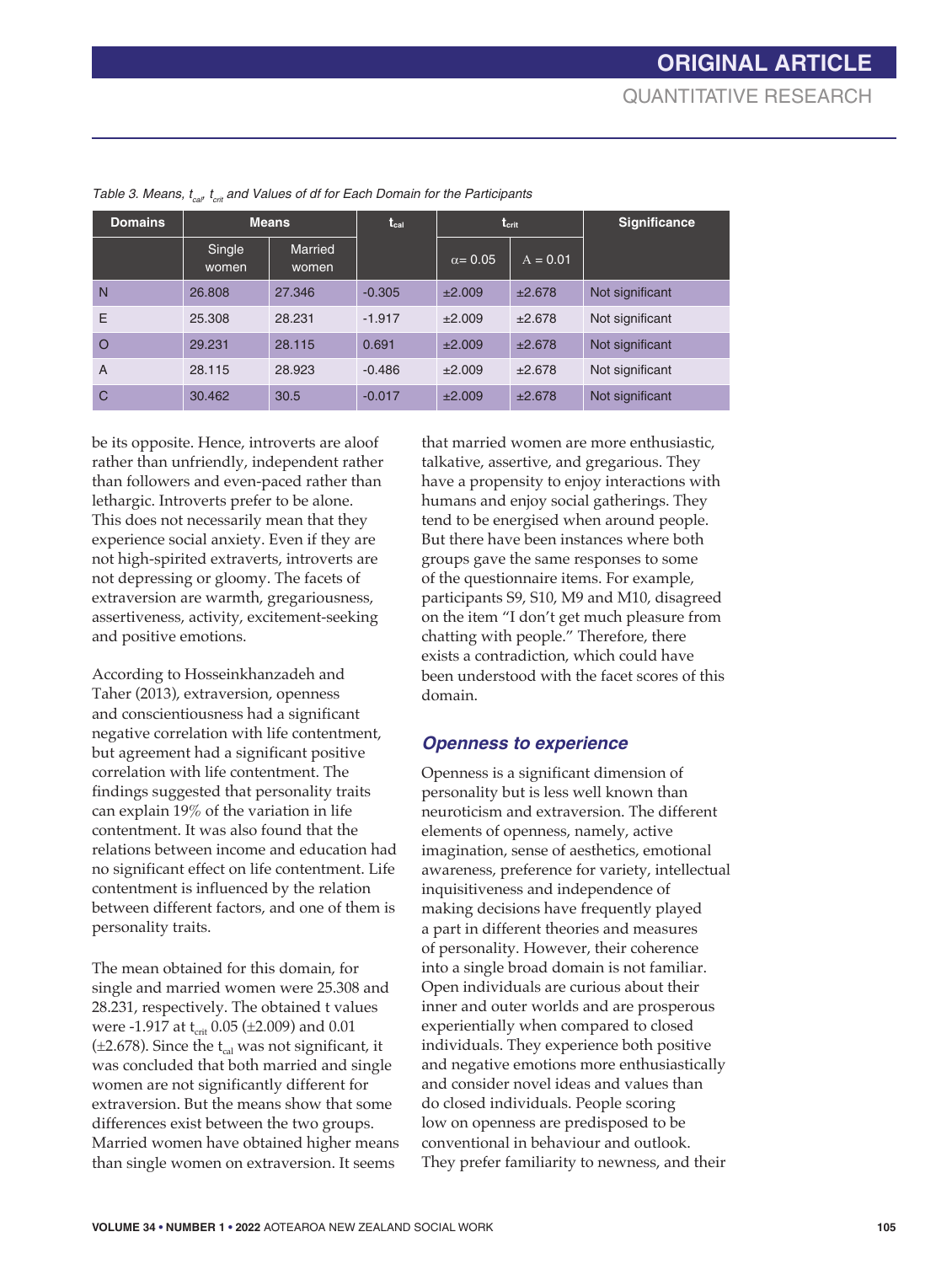emotional responses are a bit muted. The facets of openness are daydreams, aesthetics, thoughts, actions, ideas and morals.

The study conducted by Costa et al. (2001) reported that women are seen to be higher in neuroticism, affection, agreeableness, and openness to feelings, whereas men were seen to be higher in boldness and openness to ideas.

The means obtained on this domain for single and married women were 29.231 and 28.115 respectively. The obtained t value was 0.691 at  $t_{\text{crit}}$  0.05 ( $\pm$ 2.009) and 0.01 ( $\pm$ 2.678). The obtained *t* value was not significant. Therefore, it was concluded that both single and married women are not significantly different for openness. But means show that differences do exist between the groups. Single women have received higher means than married women. It can be understood that married women were more closed to new experiences. They tend to be conventional and traditional in their outlook and behaviour and have a narrow range of interests. But single women are more likely to have more liberal views and do not support biased, authoritarian or ethnocentric opinions.

#### *Agreeableness*

Agreeableness is mainly an aspect of interpersonal tendencies. An agreeable person will be fundamentally altruistic. Such an individual is sympathetic and willing to help others and believes that others will also be equally helpful. In contrast, low scores on agreeableness or disagreeable and antagonistic people are narcissistic, doubtful of others' intentions and competitive. It is enticing to see the agreeable side of this domain as both socially preferable and psychologically better, and it is unquestionably the case that agreeable people are more admired than hostile individuals. The facets of agreeableness are trust, straightforwardness, altruism, compliance, modesty and tender mindedness.

The means obtained on this domain for single and married women were 28.115 and 28.923 respectively. The obtained t value was  $-0.486$  at t<sub>crit</sub> 0.05 ( $\pm$ 2.009) and 0.01 ( $\pm$ 2.678). The obtained *t* value was not significant, so it was concluded that both single and married women were not significantly different for agreeableness. But means obtained show a slight difference between the groups. Single women have 28.923 as the mean value. Married women may be more kind, sympathetic, cooperative, warm and considerate when compared to single women. Single women can be characterised by scepticism about the motives of others and they could be more likely to be scheming and competitive in their social relationships.

#### *Conscientiousness*

Differences in individuals in the process of preparation, organisation and execution of tasks are the base of conscientiousness. Conscientious individuals are focused, ironwilled and determined. Some individuals with high levels of conscientiousness become great musicians or athletes. On the optimistic side, high levels of conscientiousness are linked with scholastic and occupational success and on the pessimistic side, it may lead to annoying meticulousness, compulsive tidiness, or workaholic behaviour. The facets are competency, orderliness, dutifulness, achievement motivation, self-discipline, and thoughtfulness.

The means obtained on this domain for single and married women were 30.462 and 30.5 respectively. The t value obtained was -0.017 at t critical 0.05 (±2.009) and 0.01 (±2.678). Since the t*cal* was not significant, it was concluded that both single and married women are not significantly different for conscientiousness. But the means obtained shows that there is a slight difference between the groups. Married women have obtained higher means for this domain. Married women may be more efficient, organised, self-disciplined, dutiful and aim for achievement. They may be more organised, dependable, hard-working, and reliable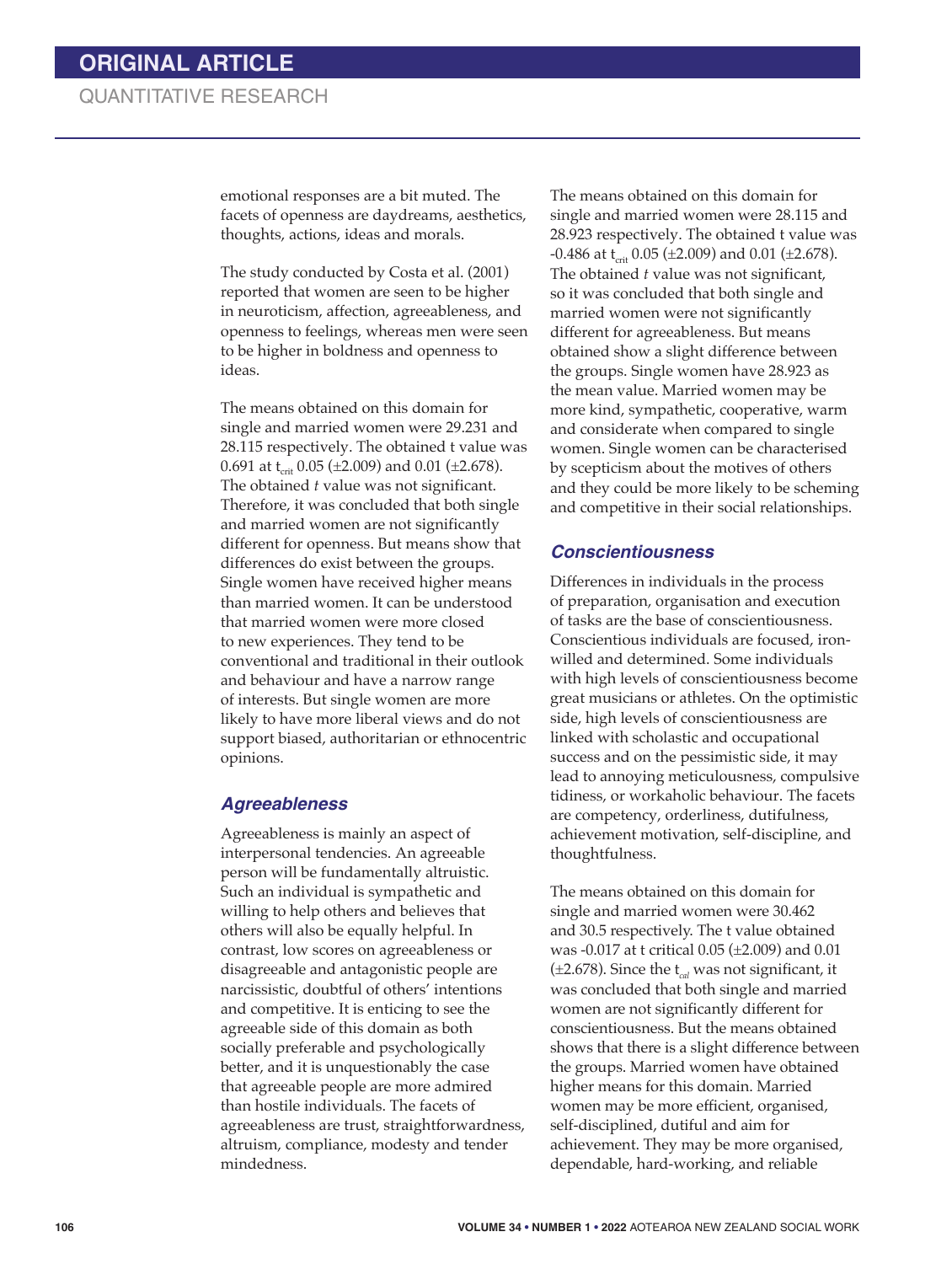than single women. But since the difference is very small, nothing could be clearly said. Significant results could have been obtained with the facet scales for this domain.

# *Affective and interpersonal plane*

It may be useful to consider pairs of domains or factor scores in terms of twodimensional planes, which correspond, in many cases to particular areas of life. Two of these combinations have been extensively researched: the affective plane, defined by N and E, which represents the individuals' basic emotional styles and the interpersonal plane or circumplex, defined by E and A. E and O together are essential both for vocational interests and for selecting therapy.

The  $N + E$  mean for single and married women were 52.116 and 55.577, respectively. Married women are higher on the affective plane. They may have mood variability and vary between the extremes of positive and negative affect.

The  $E + A$  mean for single and married women were 53.423 and 57.154, respectively. Therefore, it is seen that married women are also higher on the interpersonal plane. It implies that they can communicate and interact with others easily. They also make use of persuasion, active listening, and leadership.

# **Limitations**

There could be various possible explanations for the non-significant results. The sample size was minimal, which makes it difficult to generalise the findings to the wider population. With small samples, violations of assumptions are difficult to detect, even if they are present. Since the shorter form of NEO-PI-3 was used, the differences did not seem to emerge. The test may have also been susceptible to social desirability.

Many factors, which include genetics, parenting, environment, and societal variables, influence an individual's personality. Gender roles and the status of being married or single

are only a set of potential factors that shape a women's personality.

#### **Future directions for research**

Even though this study produced meaningful and insightful results, it was limited. Further researching this topic by considering all the limitations discussed earlier, could significantly enhance our understanding of differences that exist between single and married women, which have remained invisible but perhaps are real and need to be tapped differently.

## **Implications for women-centred social work practice**

The International Federation of Social Workers (IFSW) defines Social Work as a practice-based profession and an academic discipline that promotes social change and development, social cohesion, and the empowerment and liberation of people. Principles of social justice, human rights, collective responsibility and respect for diversities are central to social work. Underpinned by theories of social work, social sciences, humanities and indigenous knowledge, social work engages people and structures to address life challenges and enhance wellbeing (included in the global definition of social work) (International Federation of Social Workers, n.d.).

Social workers work with people of all ages and genders and deal with different kinds of issues. But when working with either men or women, social workers need to be aware of the factors that influence gender-specific vulnerabilities. A womencentred social work practice requires them to be sensitive to the factors that intensify women's vulnerability. Social workers must critically study and understand women's status in society, to develop well-thoughtout interventions for women and also for developing women's agency and citizenship.

Simavi is a non-governmental organisation that works for the social and economic empowerment of women and girls in Africa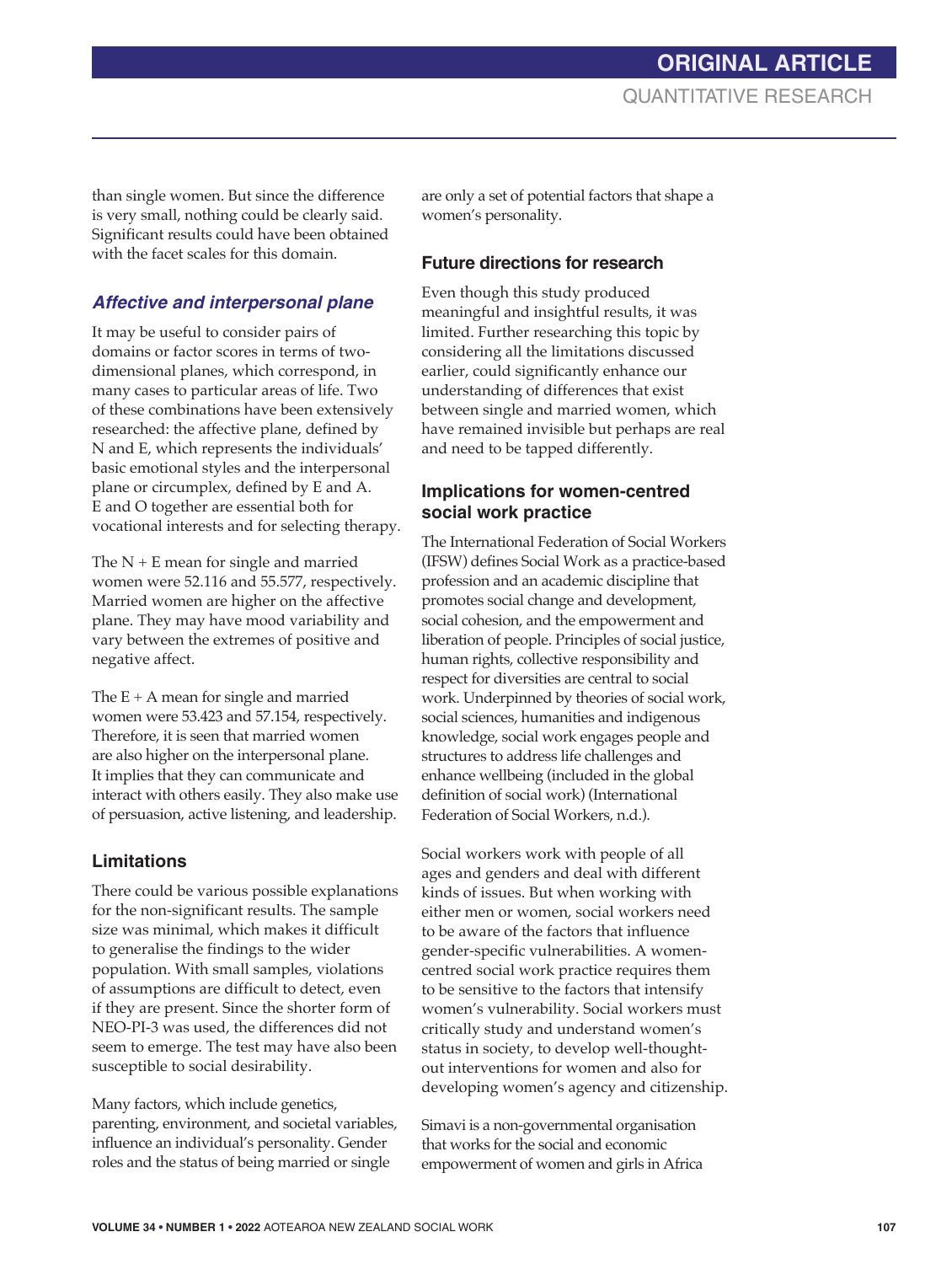# QUANTITATIVE RESEARCH

and Asia. They employ a women-centred approach that aims to engage women and girls at all stages of their programmes, i.e., from designing the programme to evaluating its impact (Simavi, n.d.). The Tata Institute of Social Sciences (TISS), Mumbai, India established a Centre for Women-centred Social Work in 2015, which focuses on enhancing interventions and work on women's issues. It also offers an MA Social Work in Women-Centred Practice which aims at preparing and equipping students with the necessary knowledge, attitude, practice and skills to work with women in different settings (TISS, n.d.).

A plethora of research is being conducted by social workers to study the issues of women extensively. Researchers focusing on the personality of single and married women and understanding how it influences their condition, status, role, resources and power in society can help in developing effective interventions for individual and interpersonal development, personality development and also behaviour modification for use in the diverse settings where social workers practise.

#### **Human resource development and management**

#### *Leadership and Personality Development at Workplace*

In the 21st century, both single and married women have started to come out of the confines of their homes, to live a better life, professionally and personally. Understanding the personality of oneself and others can help the women employees to make informed decisions in light of each individual's preferences, avoid conflicting situations, appreciate the diversity, find the right career path and improve upon one's decision-making abilities. This also helps them to appreciate their strengths and recognise their weaknesses, as well as those around them. The findings of personality studies can help workplaces to identify the areas for professional growth and to organise employee development programmes focusing on leadership development and personality development. Such employee development programmes can empower women employees and make them great leaders.

The World Young Women's Christian Association (YWCA) is a grassrootsdriven worldwide movement rooted in the leadership of women, young women and girls. The YWCA's goal for 2035 states that *"*100 million young women and girls will transform power structures to create justice, gender equality and a world without violence and war; leading a sustainable YWCA movement, inclusive of all women" (YMCA, n.d.). One of the ways by which they aim to achieve this goal is by investing in and building young women's leadership.

Studying women's personalities is crucial as it contributes to one's leadership style. Kaiser and Hogan (2011) proposed that personality has an impact on the effectiveness of a leader. Even Hassan et al. (2016) stated that an individual's personality has an impact on one's leadership style, therefore, it should be considered while examining the effectiveness of the leadership. Özbağ (2016), in his research, found that out of the five personality factors, openness to experience, agreeableness and conscientiousness were found to be important antecedents for leadership.

### **Clinical and community practice**

#### *Individual and family counselling*

Studying the personality traits of single and married women allows social workers to help women to understand themselves better, for instance, how they will think, feel and act in situations and their attitudes, motivations, strengths, weaknesses. They can also help them to identify the potential threats or problems they can have at home, or in their interpersonal relationships. Social workers can assist these women to develop the necessary skills to manage or address such problems and this will allow them to lead fulfilling lives.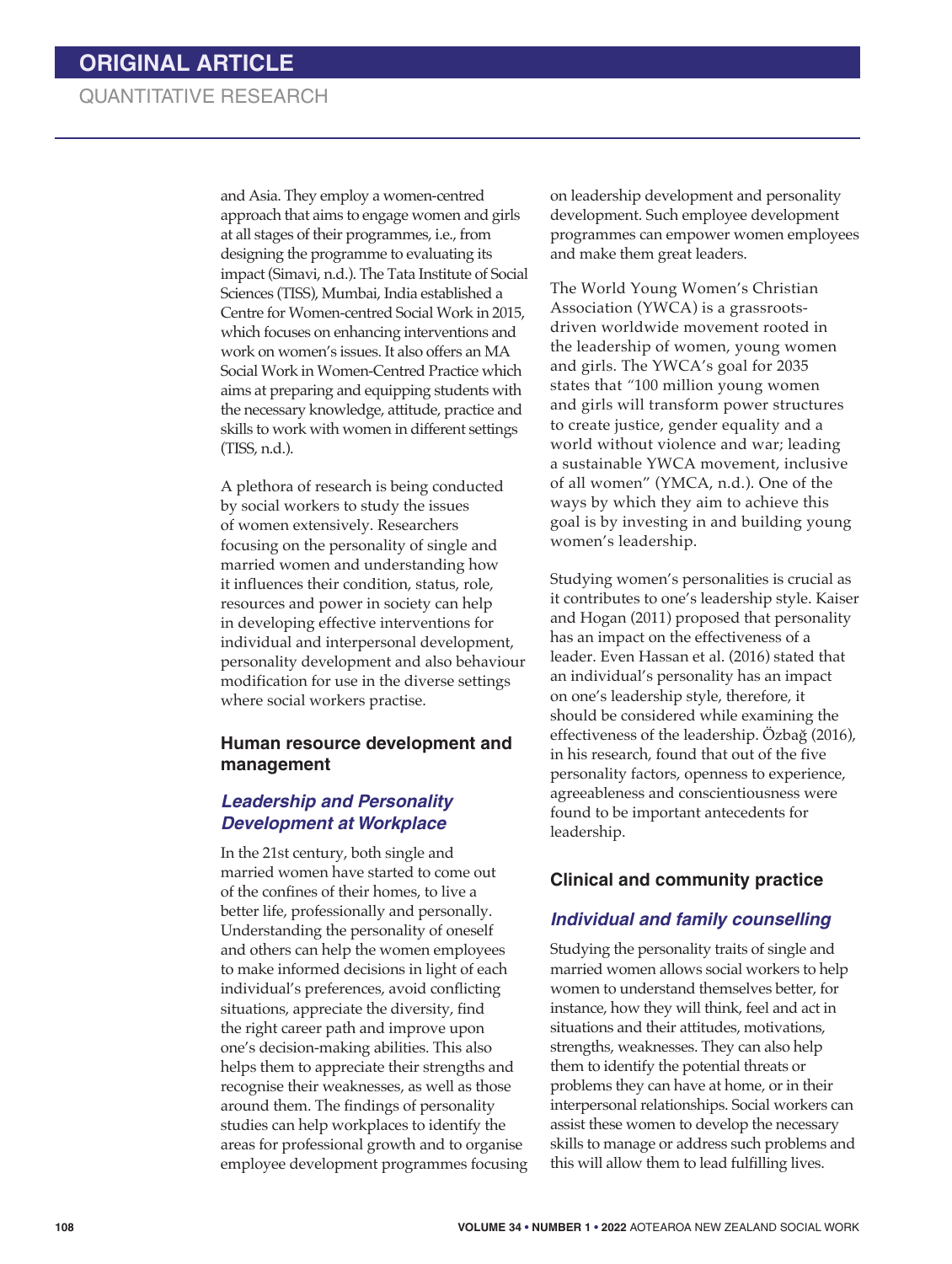Social workers can help women to develop their personality, eliminate maladaptive behaviour and adjust better in their social relationships through using casework and group work in family welfare, women and child welfare settings, marriage counselling centres, medical and psychiatric settings, correctional facilities and in residential institutions for women. Yorba-Perez (2014) argued that social workers should understand the preferences, lifestyles and behaviour of single women to provide essential microservices concerning family planning and women's health, birth control, pregnancy testing, HIV/ AIDS testing, and screening for sexually transmitted diseases, etc.

# *Correctional social work*

An individual's personality influences his or her behaviour, including criminal behaviour. Some of the earlier studies to study the relationship between personality and criminal behaviour were conducted by Hans Eysenck. At the core of his theory of criminal behaviour is the role played by the three personality traits, namely, psychoticism, neuroticism and extroversion-introversion. Eysenck and Eysenck (1973) in their study found that female prisoners are characterised by high scores for psychoticism, neuroticism and extroversion.

Mili et al. (2015) studied the increase in crimes committed by women between 2001 and 2011 which grew from 5.4% to 6.2%. They observed that the nature and brutality of crimes by women had undergone extreme changes. Earlier, only a few women were involved in monstrous crimes, but now they are being arrested for more complicated crimes.

In a correctional facility, a social worker's clients are individuals who have been, are, or may be imprisoned. Social workers can work with such women to change their criminal behaviour patterns, which implies understanding and developing their personalities. This will help women to successfully rehabilitate into society (Roy, 2017).

# *Social work with vulnerable sectors*

Women are sometimes among the vulnerable sector of Indian society. The Constitution of India has granted equal status to women but they may still be considered vulnerable because of deep-rooted customs. Social workers who act as facilitators, advocates and counsellors play an important role in helping women defeat barriers to necessary social change. They can assist women to be catalysts of change by empowering them with the necessary knowledge, attitudes and skills to self-direct and self-govern their lives.

The National Commission for Women (NCW) was established by the Ministry of Women & Child Development, Government of India, with the vision to support women outside and inside their homes by empowering them to access rights and entitlements with equal opportunities to contribute to society. The NCW has cells focusing on policy monitoring and research, psychiatric/custodial homes reform, capacity building and women welfare among others. Research focusing on understanding the personality of women can contribute the findings for use by these special cells of NCW to develop the interventions required for the welfare, safety, skill development and empowerment of women.

### *Social welfare and development administration*

The social directive of the social work profession is to ensure the wellbeing of all people, irrespective of the societies they belong to, i.e., urban, rural or tribal. To achieve this, social workers engage in community work, administration of social services, advocacy, policy formulation and research. The 11th Five Year Plan of India had emphasised the need to focus on single women, particularly those who chose to stay single. However, not much progress was made. But the 12th Five Year Plan addressed some of the issues affecting single women, like property rights, housing benefits, employment opportunities, and provided special privileges (Dhar, 2016).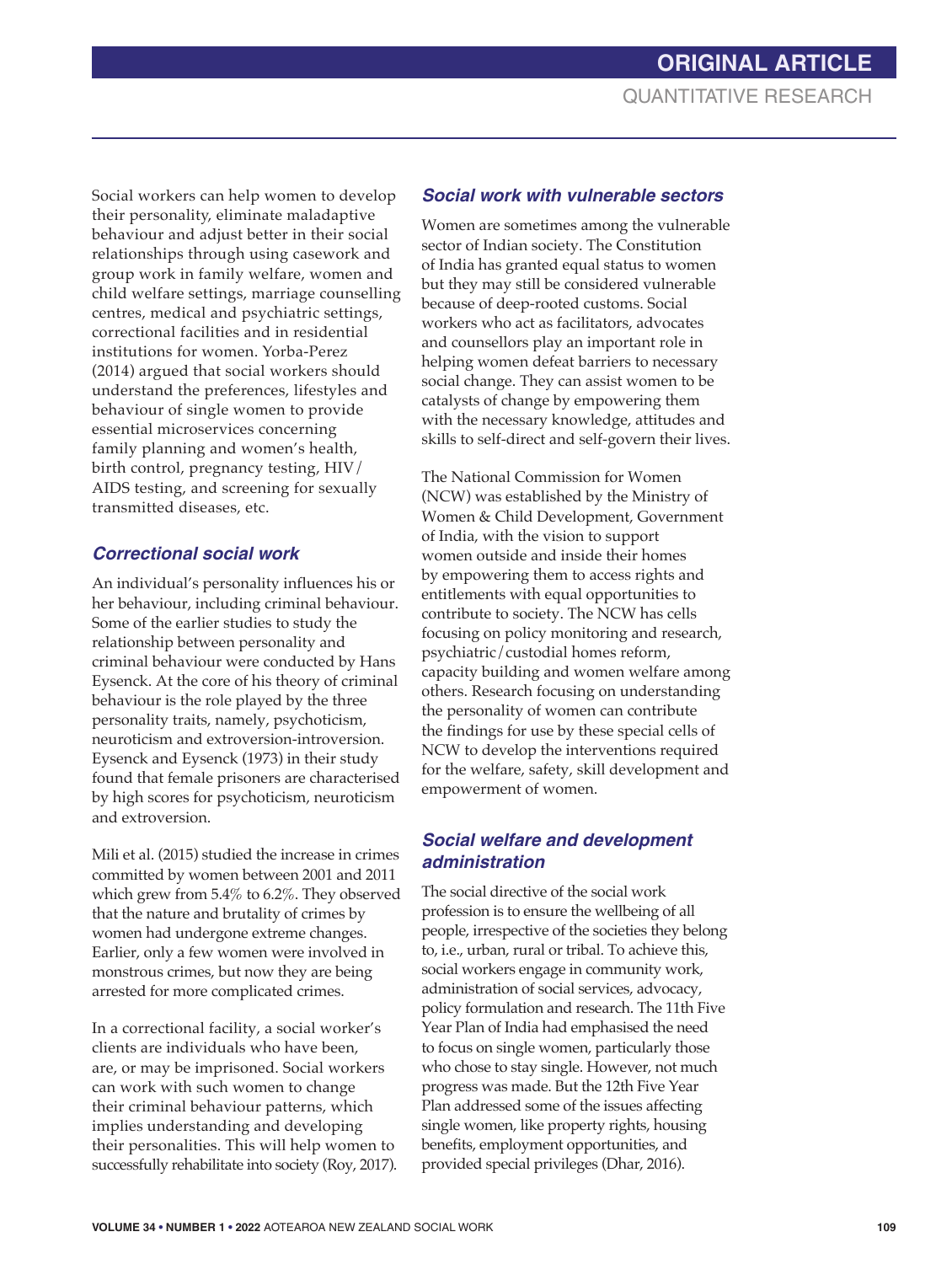# QUANTITATIVE RESEARCH

Ministries and constitutional bodies at the state and central level are also concerned about social welfare and development. The Ministry of Women & Child Development, Government of India, introduced the SWADHAR scheme, which caters to the needs of women in difficult circumstances. The objectives of this scheme are met through strategies like vocational and upskill gradation training, counselling, and behavioural training. A Central Social Welfare Board (CSWB) was also established by the Government of India under the Ministry of Women & Child Development for the general welfare of families, women and children. Garcia-Sedeñto et al. (2009) through their study concluded that there is an association between personality and vocational interests. A study of the personality of single and married women could help social workers to develop tailored intervention programmes focusing on behaviour modification, personality and leadership development, skill development and much more.

#### *Geriatric social work*

In a study conducted by Maldonato et al. (2017), extraversion, openness to experience and conscientiousness were found to be associated with good cognitive health in old age. They concluded that individuals with high neuroticism and agreeableness scores would benefit from customised cognitive interventions to prevent agerelated decline in cognition. Wilson et al. (2004) examined the relationship between personality and mortality in older individuals. They observed that the risk of death was double for those who are high on neuroticism and half for those who are high on conscientiousness. Friedman (2000) also supported this by stating that conscientiousness predicts longevity.

Geriatric social workers are responsible for caring for the elderly in diverse settings like hospitals, old age homes, daycare centres and clinics. They support the psychological, emotional, behavioural and social challenges of the elderly through counselling and

therapy and by acting as mediators between the elderly and their caregivers. An assessment of the personality of the elderly is important to provide personalised care (Meuwissen-van Pol et al., 2019).

#### **Conclusion**

Marriage is an important social institution in Indian society. It is considered essential especially for women to live a meaningful life. A woman's dignity and respect used to depend only upon her marital status. But over the past few decades, there have been incredible changes in laws, attitudes and norms affecting women's status, roles, and development in Indian society. As a result of these changes, women today choose to stay single or marry and married women have ventured beyond their traditional roles for employment outside their homes. The present study aimed to understand whether the status of being married or single influenced a woman's personality. While significant differences did not exist between single and married women, the latter may have mood variability and the ability to communicate and interact with others easily, in comparison to single women.

Many factors determine a women's decision to be 'married' or 'single'. Social changes, economic empowerment and higher education, among others, are crucial factors in this decision making. In this regard, a social work practitioner, especially an ubuntu practitioner requires collectivisation which asserts the need for harmony and social justice for co-existence. At the advent of increasing global concerns about gender-based violence and gender justice, ubuntu practitioners need to be gender inclusive at both micro-level of practice and at the policy level to bring attitudinal change concerning gender equality.

Submitted 19 April 2021

Accepted 4 March 2022

Published 13 May 2022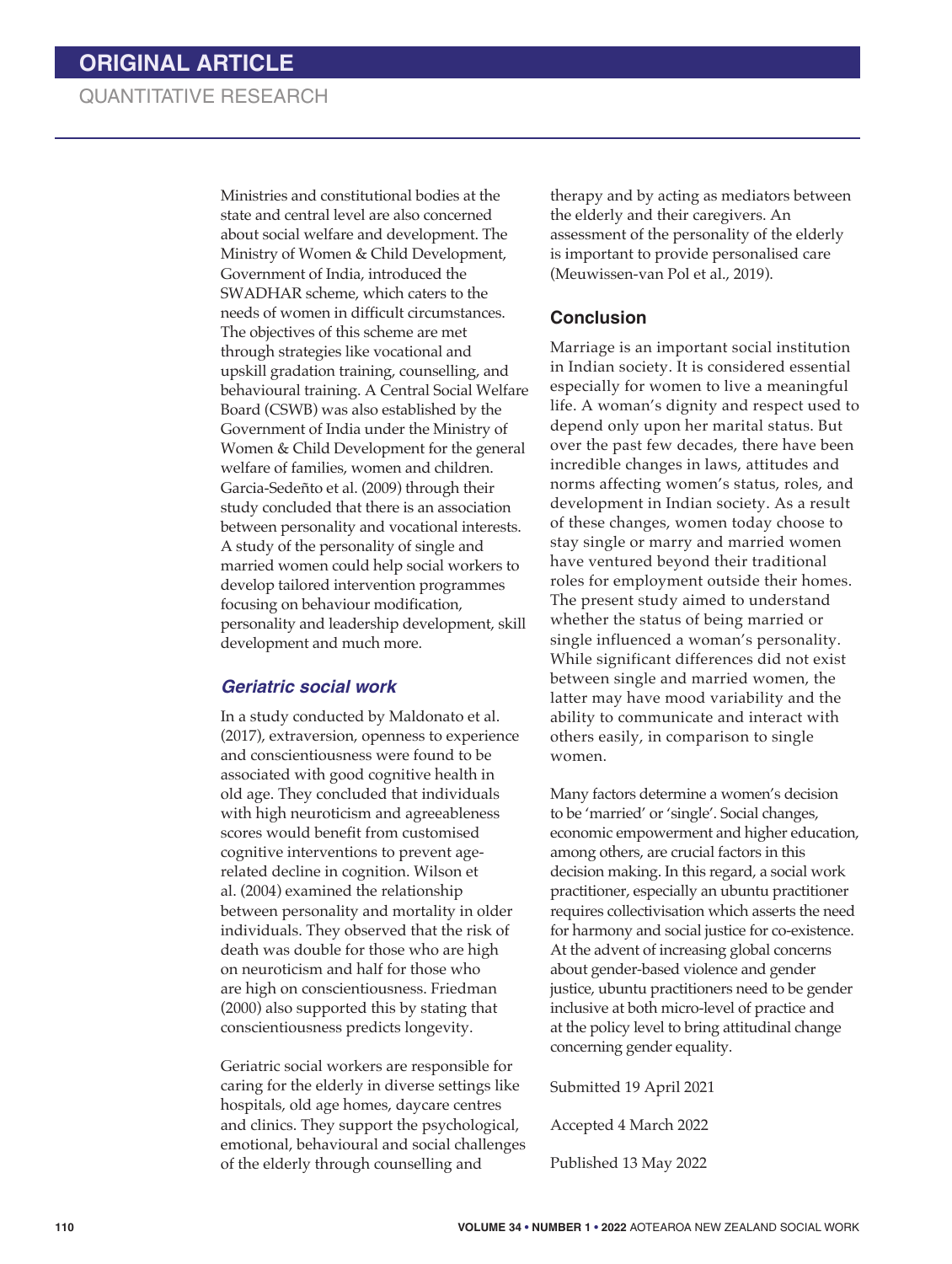# **ORIGINAL ARTICLE** QUANTITATIVE RESEARCH

#### **References**

- *APA Dictionary of Psychology*. (n.d.). https://dictionary.apa.org/
- Beauvoir, S. D., Borde, C., Malovany-Chevallier, S., & Thurman, J. (2011). *The second sex.* Vintage.
- Bernard, J. (1982). *The future of marriage*. Yale University Press.
- Bowerman, T. (n.d.). *Difference between being married & single*. Our Everyday Life. https://oureverydaylife.com/ difference-between-being-married-single-8002732.html
- Chacko, E. (2003). Marriage, development, and the status of women in Kerala, India. *Gender & Development*, *11*(2), 52–59.
- Clark, M. S., Lemay Jr, E. P., Graham, S. M., Pataki, S. P., & Finkel, E. J. (2010). Ways of giving benefits in marriage: Norm use, relationship satisfaction, and attachment-related variability. *Psychological Science*, *21*(7), 944–951.
- Costa Jr, P. T., Terracciano, A., & McCrae, R. R. (2001). Gender differences in personality traits across cultures: Robust and surprising findings. *Journal of Personality and Social Psychology*, *81*(2), 322.
- Dahal, P., Joshi, S. K., & Swahnberg, K. (2015). "We are looked down upon and rejected socially": A qualitative study on the experiences of trafficking survivors in Nepal. *Global Health Action*, *8*(1), 29267.
- DePaulo, B. (2019, February 11). *The core qualities of those who enjoy being single*. Psychology Today. https://www.psychologytoday.com/blog/living-single/201902/ the-core-qualities-those-who-enjoy-being-single
- Dhar, A. (2016, August 2). *Good news for single women in 12th Plan*. The Hindu. https://www.thehindu.com/news/ national/good-news-for-single-women-in-12th-plan/ article3867569.ece
- Eysenck, S. B., & Eysenck, H. J. (1973). The personality of female prisoners. *The British Journal of Psychiatry*, *123*(577), 693–698.
- Friedman, H. S. (2000). Long-term relations of personality and health: Dynamisms, mechanisms, tropisms. *Journal of Personality*, *68*(6), 1089–1107.
- Garcia-Sedeñto, M., Navarro, J. I., & Menacho, I. (2009). Relationship between personality traits and vocational choice. *Psychological Reports*, *105*(2), 633–642.
- Gilbert, E. (2010). *Committed: A sceptic makes peace with marriage*. A&C Black.
- Hassan, H., Asad, S., & Hoshino, Y. (2016). Determinants of leadership style in big five personality dimensions. *Universal Journal of Management*, *4*(4), 161–179.
- Hosseinkhanzadeh, A. A., & Taher, M. (2013). The relationship between personality traits with life satisfaction. *Sociology Mind*, *3*(01), 99.
- International Federation of Social Workers. (n.d.). *Global definition of social work.* https://www.ifsw.org/what-issocial-work/global-definition-of-social-work/
- Kaiser, R. B., & Hogan, J. (2011). Personality, leader behaviour, and overdoing it. *Consulting Psychology Journal: Practice and Research*, *63*(4), 219–242.
- Kareem, R. A. (2013, October 3). Marriage is not for all women *Times of India*. https://timesofindia.indiatimes. com/life-style/relationships/love-sex/marriage-is-not-forall-women/articleshow/9623977.cms
- Klemer, R. H. (1954). Factors of personality and experiences which differentiate single from married women. *Marriage and Family Living, 16*(1), 41–44.
- Liddle, J., & Joshi, R. (1989). *Daughters of independence: Gender, caste, and class in India*. Rutgers University Press.
- Maldonato, N. M., Sperandeo, R., Dell'Orco, S., Cozzolino, P., Fusco, M. L., Iorio, V. S., Albesi, D., Marone, P., Nascivera, N., & Cipresso, P. (2017). The relationship between personality and neurocognition among the American elderly: An epidemiologic study. *Clinical Practice and Epidemiology in Mental Health: CP & EMH*, *13*, 233–245.
- Matlin, M. W. (2011). *The psychology of women*. Nelson Education.
- McCrae, R. R & Costa, P. T. (2010). NEO Inventories Professional Manual. PAR.
- Meuwissen-van Pol, E. C. H., Rossi, G., de Weerd-Spaetgens, C., & van Alphen, S. P. J. (2019). Screening for personality disorders in geriatric medicine outpatients. *European Geriatric Medicine*, 1–7.
- Mili, P. M. K., Perumal, R., & Cherian, N. S. (2015). Female criminality in India: Prevalence, causes and preventive measures 1. *International Journal of Criminal Justice Sciences*, *10*(1), 65–76.
- Nanda, S. (1992). Arranging a marriage in India. *Distant Mirrors: America as a Foreign Culture*, 124–135.
- Nuti, A. (2016). How should marriage be theorised? *Feminist Theory*, *17*(3), 285–302.
- Özbağ, G. K. (2016). The role of personality in leadership: Five factor personality traits and ethical leadership. *Procedia–Social and Behavioral Sciences*, *235*, 235–242.
- Phillips, S. D., & Imhoff, A. R. (1997). Women and career development: A decade of research. *Annual Review of Psychology*, *48*(1), 31–59.
- Psychology Today. (n.d.). *Is marriage toxic to women? Part I.* https://www.psychologytoday.com/us/blog/finding-truelove/201003/is-marriage-toxic-women-part-i?page=1
- Raj, A., Saggurti, N., Lawrence, D., Balaiah, D., & Silverman, J. G. (2010). Association between adolescent marriage and marital violence among young adult women in India. *International Journal of Gynecology & Obstetrics*, *110*(1), 35–39.
- Roy, S. (2017). Field work practice in correctional settings: Indian social work perspective. *Global Journal of Archaeology and Anthropology*, *2*(1), 001–008.
- Salve, P. (2015, November 14). 71 million single women, 39% rise over a decade. *The Wire*. https://thewire.in/ gender/71-million-single-women-39-rise-over-a-decade
- Simavi. (n.d.). *A women-centred approach: The needs of women and girls as starting point*. https://simavi.org/longread/a-women-centred-approach-the-needs-of-womenand-girls-as-starting-point/
- Smith, E. E. (2013, August 16). What's so good about being single? Psychology Today. http://www.psychologytoday. com/blog/not-born-yesterday/201308/whats-so-goodabout-being-single
- Srivastava, S., John, O. P., Gosling, S. D., & Potter, J. (2003). Development of personality in early and middle adulthood: Set like plaster or persistent change? *Journal of Personality and Social Psychology*, *84*(5), 1041–1053.